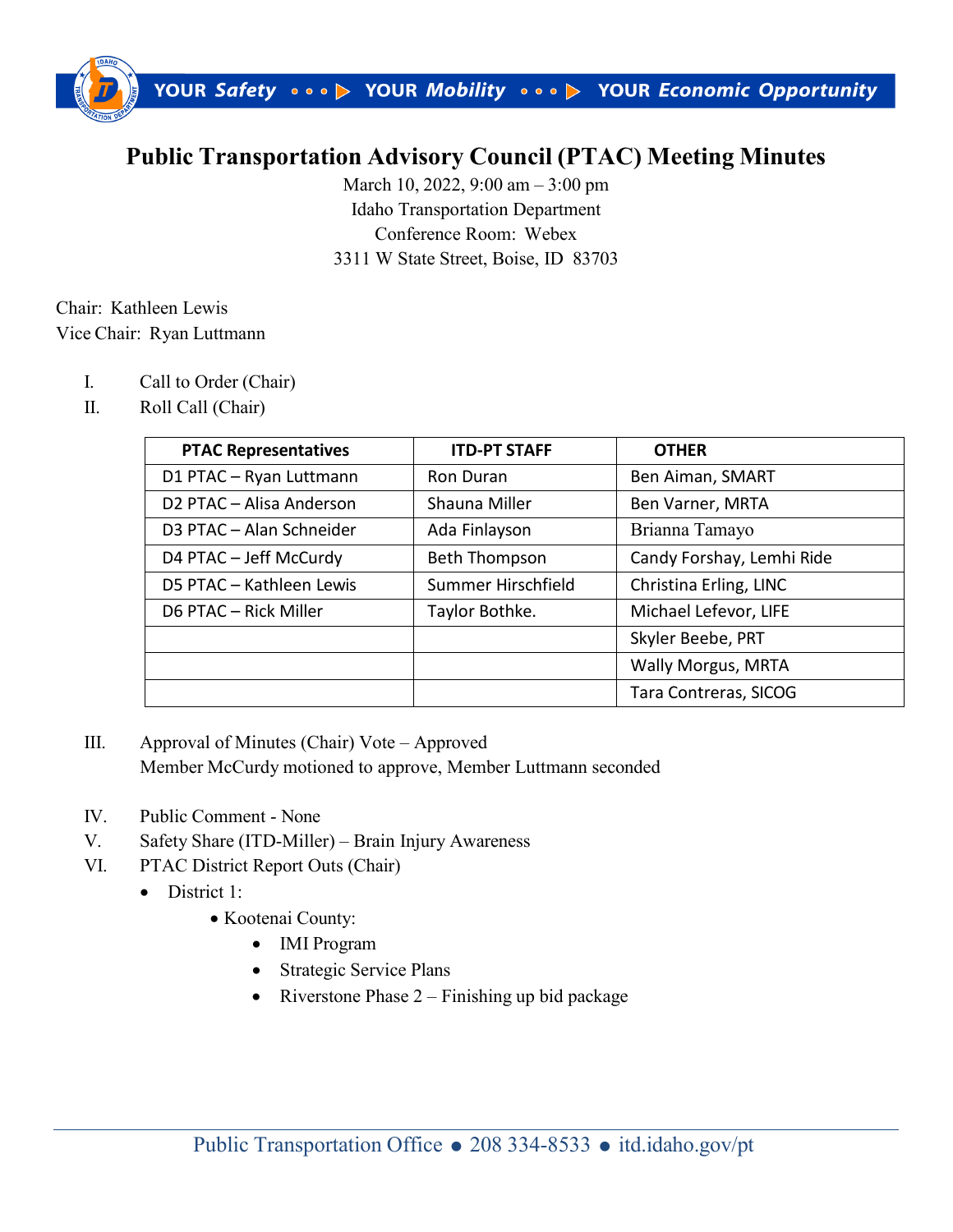

- SPOT:
	- Ridership increasing
	- Exploring microtransit
	- Bus Purchase
- Silver Express
	- Ridership increasing
- District 2:
	- Driver shortage
	- Mask mandate
	- Ridership remains the same
	- Exploring electric vehicles
	- Looking at installing charging stations in the fall
	- SMART is having troubles finding mechanics for their current fleet
- District 3:
	- TVT
		- New dispatch & ridership Software
		- Ridership down but increasing
		- Fully staffed
		- Wage increases
		- Human Trafficking Awareness on all meeting agendas
	- Metro Community Services
		- No fare program
		- Volunteer drivers
		- Need funding and donations
			- VRT Partnering
	- ACHD Commuteride
		- Ridership quite up
		- Employer paid programs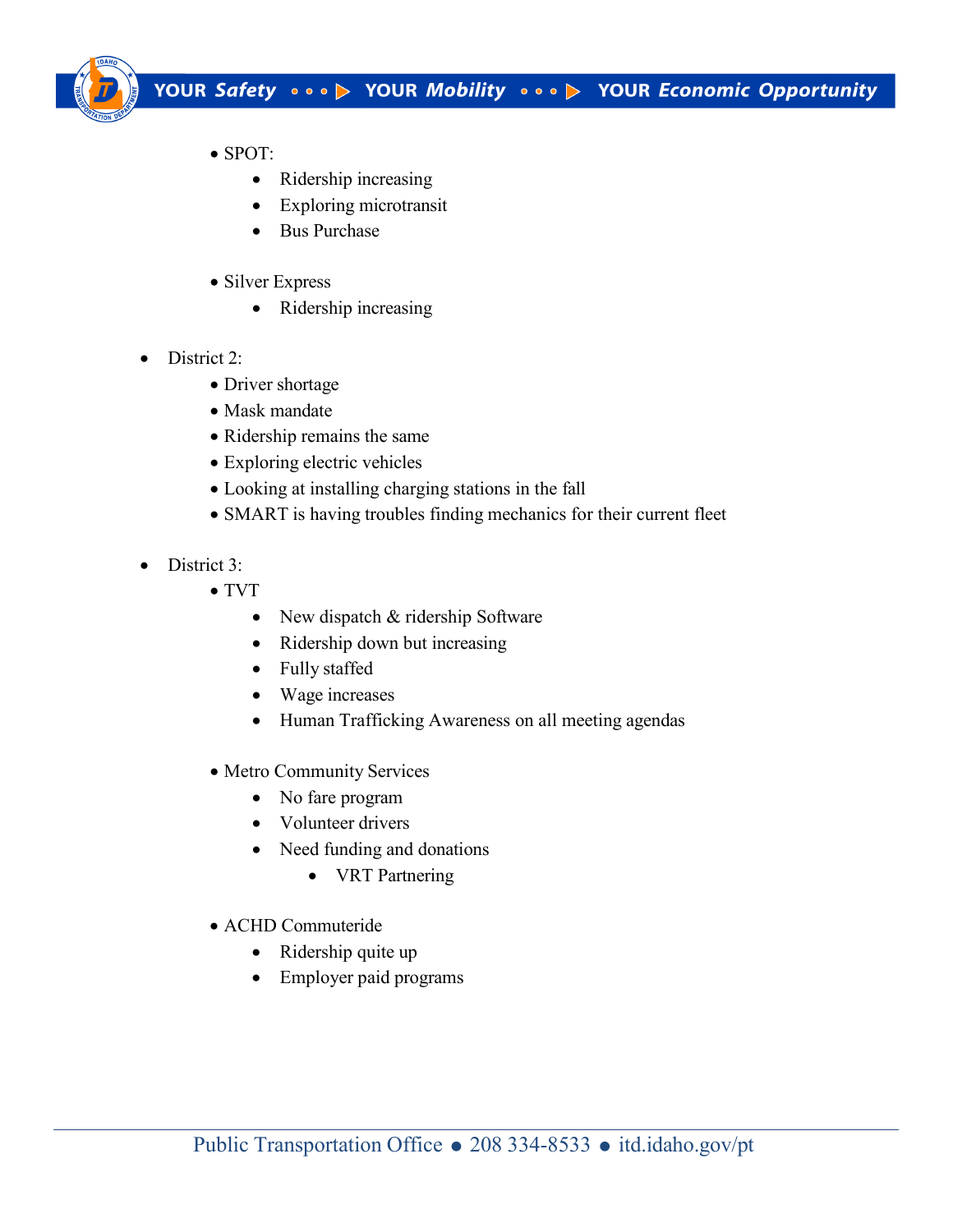

- COMPASS
	- 2050 Plan
		- Light rail wanted but is it feasible?
		- $04/15 05/15$  open for public comment
- VRT
	- 10% Ridership increase overall
	- 25% Ridership increase for fixed route
	- Electric buses don't have enough charging stations
	- Driver shortage
	- Integrated fare program
		- Tree Spark on demand software
- District 4:
	- Housing issues
	- Driver Shortage
	- Ridership increasing, but not back to pre-pandemic levels
	- Banks closing & people are having to travel greater distances
		- Seniors are struggling
		- USDA Rural Development
	- Twin Falls transition to MPO
- District 5:
	- PRT
		- Replacing dispatching software with CARES award
		- Ridership increase but not back to pre-pandemic levels
		- Driver shortage
			- Reduced a Saturday route
			- Mirroring part time drivers to full time drivers
		- Commuter route to Lamb Weston outside American Falls
		- Mask Mandate
	- SICOG
		- Lifesaver conference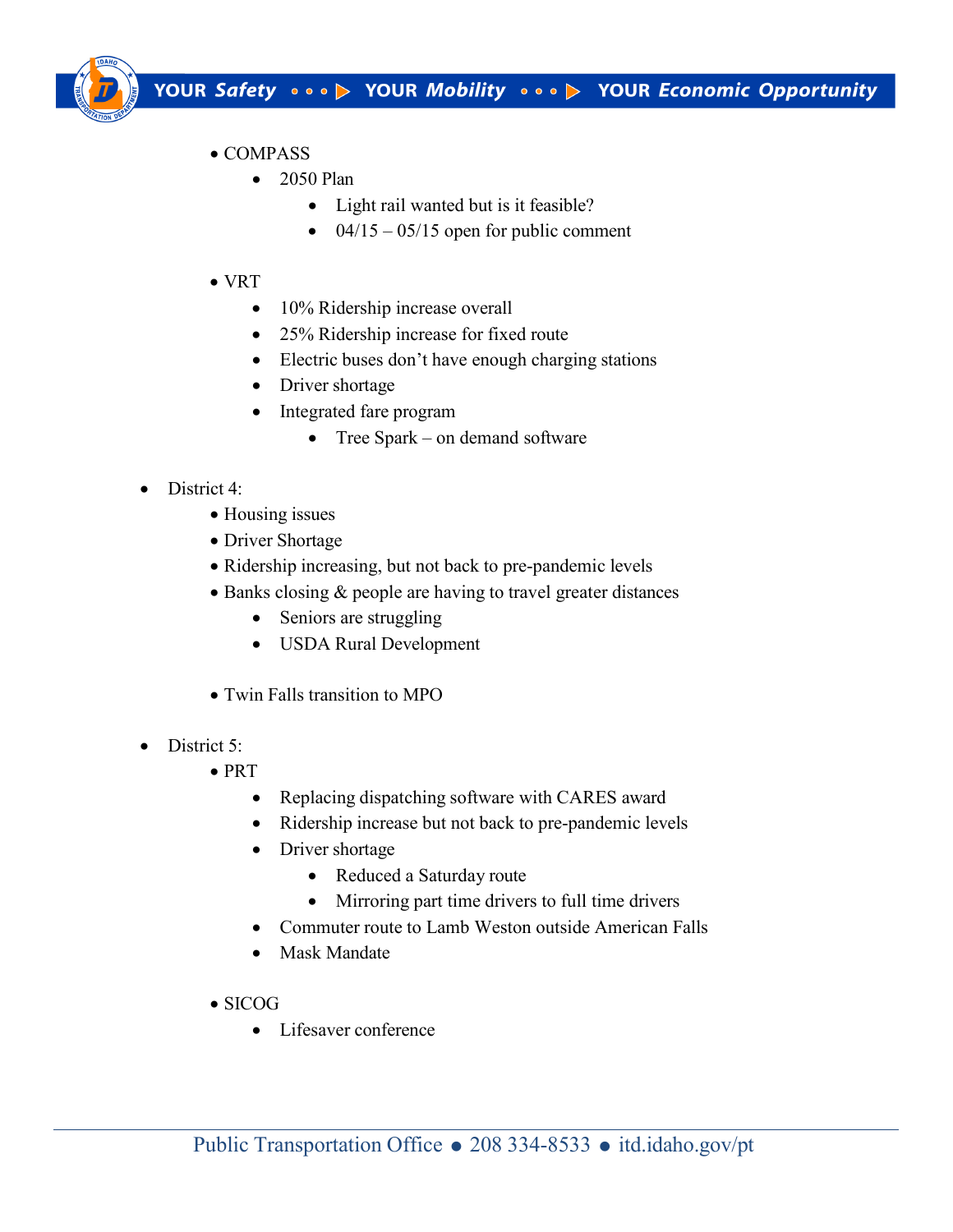

- District 6:
	- Housing/affordable living
	- Ridership increase but not back to pre-pandemic levels
	- Mask mandate
	- City of Idaho Falls update
- VII. PT Office Update (ITD-Duran)
	- ITD Headquarters Flood
	- Lease at old HP Campus on Chinden
	- Idaho Falls update
	- Joint research project with ITD's Office of Civil Rights
	- FTA RAISE Grant
	- Transportation Expansion & Congestion Mitigation (TECM) to present at June PTAC meeting
	- State Management Review (SMR) FTA Audit
	- State Audit
- VIII. Operations and Capital Program Annual Report (ITD Bothke)
	- Operations
		- Working with providers to get reimbursements submitted in a timely manner
	- Capital
		- TVT McCall Renovation Project
		- FY22 5339c Low-No Program Applications
		- FY22 5339b Bus & Bus Facilities Applications
		- ID/WA Cooperative Agreement
- IX. Annual Training & RTAP Update (ITD-Miller)
	- 2021 RTAP Scholarship Program
	- Upcoming Trainings
		- March 28 April 1, 2022: TSI Transit Supervisor Course
		- June 21-22, 2022: TSI Safety, Security, and Emergency Management Considerations for FTA Capital Projects
	- 2022 RTAP Program Changes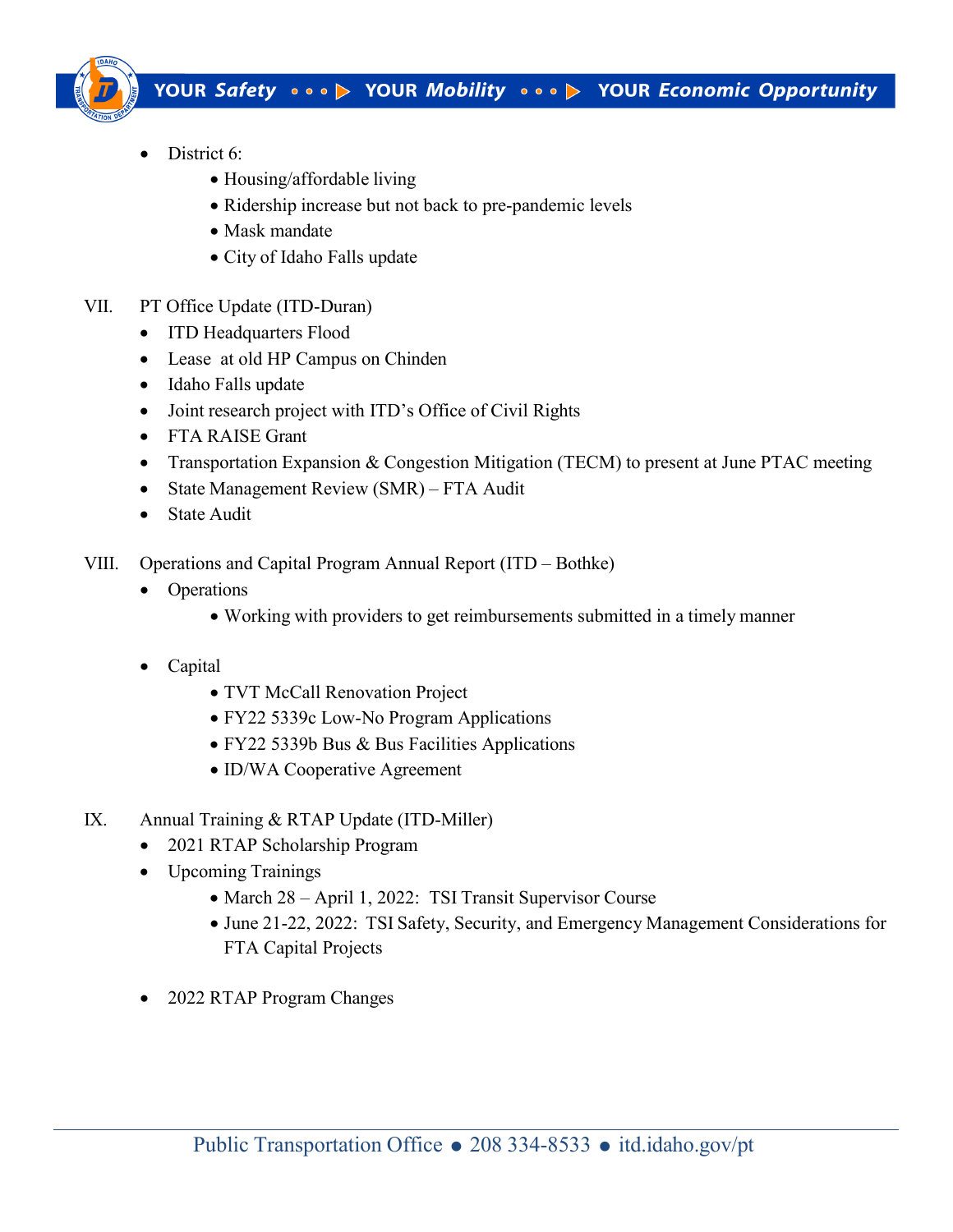

- X. Congressional Applications (ITD-Bothke) Vote Concurrence w/ Comments
	- 5310 Member McCurdy motioned to approve, Member Anderson seconded
		- Total: \$868,072
			- DAC: \$188,160
			- TVT: \$282,919
			- VRT: \$99,388
			- Kuna Senior Center: \$30,745
			- LINC: \$266,860
	- 5311 Member Miller motioned to approve, Member McCurdy seconded
		- Total: \$13,655,176
			- Shoshone County: \$231,482
			- SPOT: \$1,122,076
			- CDA Tribe: \$660,598
			- NPT-Appaloosa Express: \$151,032
			- SMART: \$1,229,518
			- TVT: \$3,147,546
			- MRTA: \$3,632,309
			- PRT: \$1,447,712
			- Shoshone Bannock Tribe: \$216,595
			- START Bus (Commuter): \$1,155,749
			- START Bus (GTR): \$369,124
			- Lemhi Ride: \$291,435
	- 5339 Member Luttmann motioned to approve, Member Anderson seconded
		- Total: \$3,866,989
			- Kootenai County: \$475,000
			- SMART: \$284,800
			- ACHD Commuteride: \$530,720
			- TVT (Buses): \$605,800
			- TVT (Vans): \$210,669
			- MRTA: \$1,340,000
			- PRT: \$420,000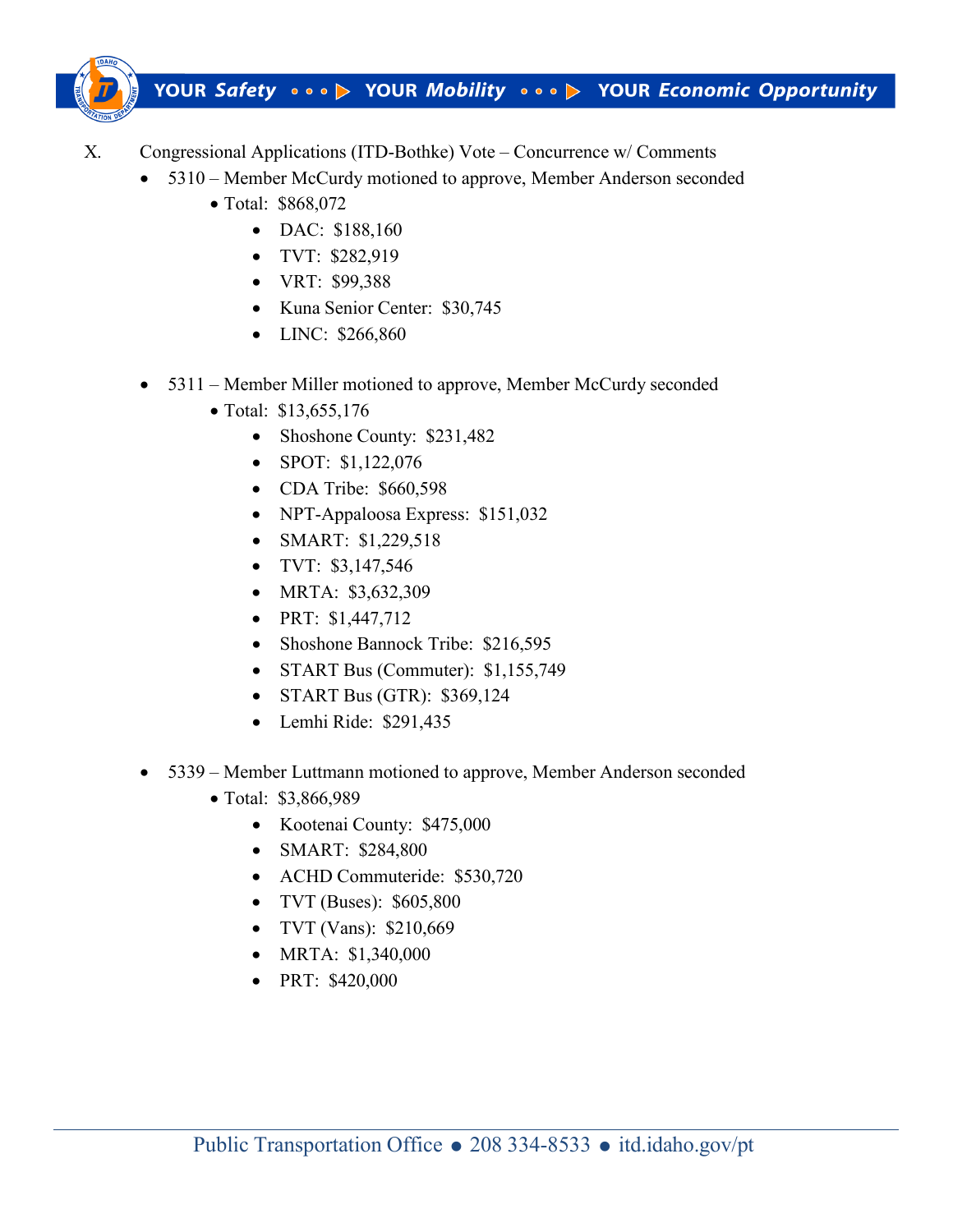

- Vehicle Investment Program (VIP) Member Anderson motioned to approve, Member Schneider seconded. Passed with Comment.
	- Comments:
		- Member McCurdy approve Filer as long as ITD-PT Office works in conjunction with them to ensure an adequate vehicle is purchased
		- Member Schneider approve filer but revise future applications to include minimum score for funding
		- Member Miller do not approve funding Filer due to insufficient application
	- Total: \$287,003
		- Evangelical Lutheran Society: \$55,888
		- Shoshone County: \$69,479
		- Kuna Senior Center: \$4,536
		- Mountain Home Senior Center: \$85,000
		- Filer Senior Haven: \$12,100
		- Lemhi Ride: \$60,000
- XI. Summit Update (ITD-Miller)
- XII. Safety Update (ITD-Miller)
	- Monthly Mask Distribution
	- 2022 ISP Inspection Program
	- Human Trafficking Training
- XIII. PTAC Guidance (ITD Duran)
	- City of Twin Falls challenges
		- Member Anderson to connect Ron with Randy Fife, former City of Moscow Attorney
	- CARES unallocated funding
	- Provide PTAC advance notice of PTAC Guidance items before meetings
- XIV. 2022 PTAC Goals (Chair) Vote Approved
	- Member Luttmann motioned to approve, Member Schneider seconded
	- Safety
		- Statewide Continuation of Human Trafficking Awareness & Outreach
			- Aid in supporting January awareness
			- Annual Summit Training
			- Annual refresher training to PTAC
			- Quarterly meeting standing agenda item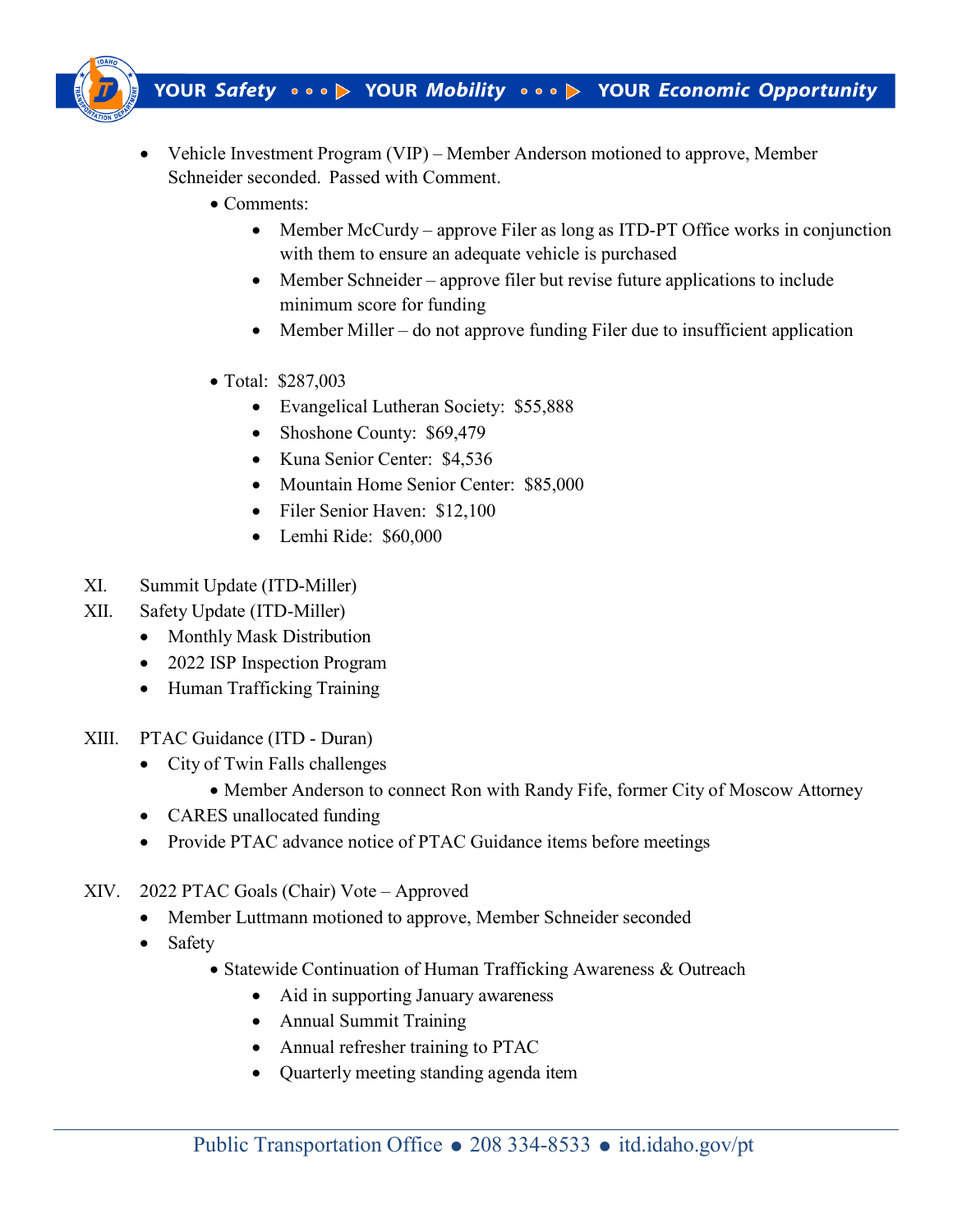

- Serve as a conduit of training resource needs from our providers to ITD-PT.
	- Quarterly meeting standing agenda item
	- Identifying provider needs
	- Best venue (Summit, local, district, online, video recordings)
	- In-person safety trainings locally to minimalize service impacts
		- a. Multiple sessions
		- b. After hours
		- c. Weekends
- Review training attendance and outcome trends presented by ITD-PT annually
	- ITD-PT to include outcome trends at annual presentation
- Mobility
	- PTAC to identify and assist with service-to-service connectivity.
		- PTAC to share Intercity bus study with their agencies
		- Standing agenda item at quarterly meeting to identify:
			- Barriers
			- Opportunities to share successes/challenges across districts
			- How are providers integrating technology
			- PTAC to support the creation and dispensation of GTFS dataset to enable Statewide PT service delivery chains to operate more efficiently and better inform policy development.
	- PTAC to identify and support agency initiatives to connecting the traveling public with services.
		- Standing agenda item at quarterly meeting to identify:
			- How are these initiatives being funded?
			- Barriers
			- Opportunities to share successes/challenges across districts
			- How are providers integrating technology
			- PTAC to support the creation and dispensation of GTFS dataset to enable Statewide PT service delivery chains to operate more efficiently and better inform policy development.